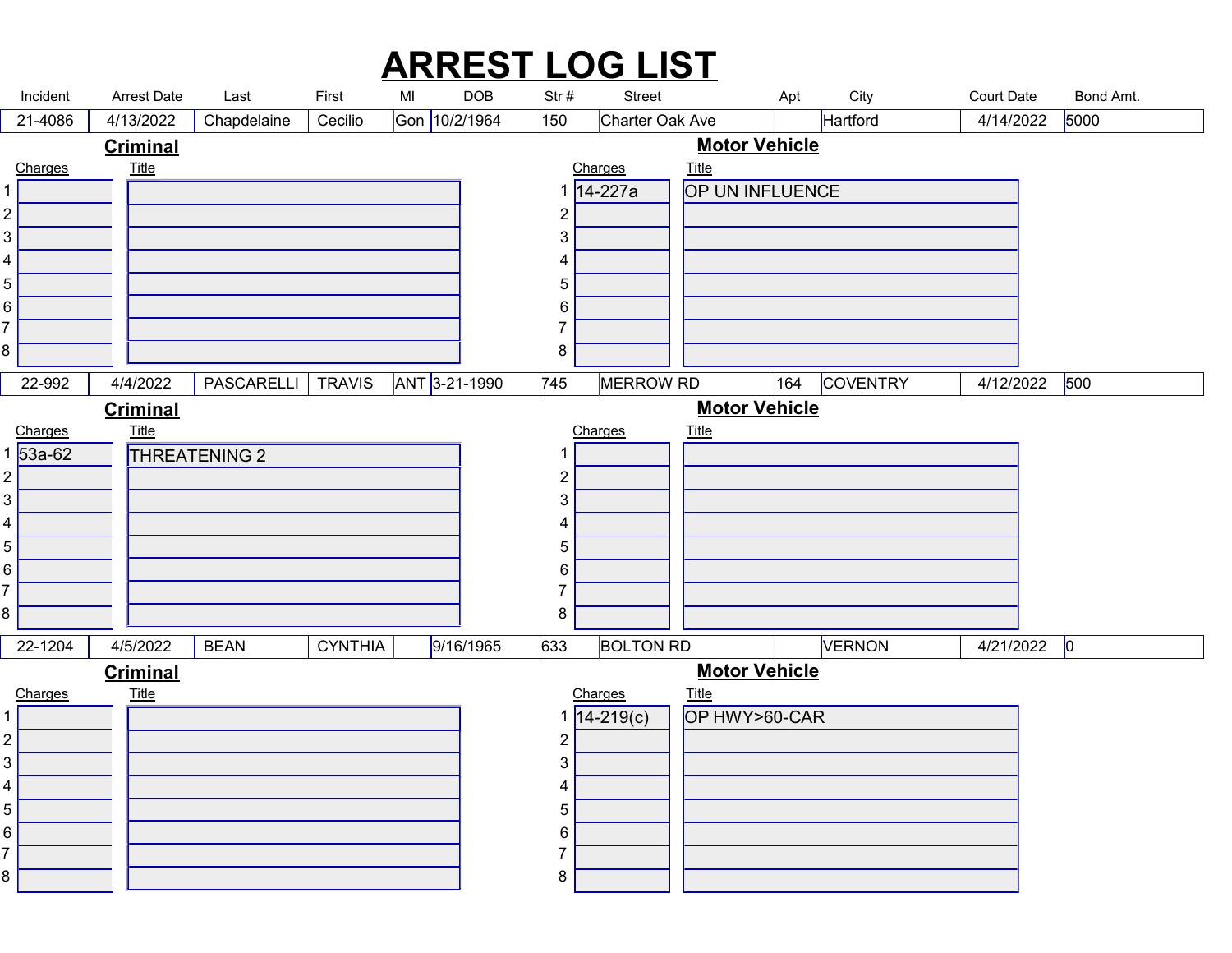## ARREST LOG LIST

|                                          |             |                                |                         |       |           |               |                               |                | <b>ARREST LOG LIST</b>           |                          |                                |                                |                   |  |
|------------------------------------------|-------------|--------------------------------|-------------------------|-------|-----------|---------------|-------------------------------|----------------|----------------------------------|--------------------------|--------------------------------|--------------------------------|-------------------|--|
| Incident<br>22-1205                      |             | <b>Arrest Date</b><br>4/5/2022 | Last<br><b>BLAZYS</b>   | First | CYNTHIA R | MI            | $\sf{DOB}$<br>$9 - 17 - 1976$ | Str#<br>244    | <b>Street</b><br>SHENIPSIT LK RD |                          | City<br>Apt<br><b>TOLLAND</b>  | <b>Court Date</b><br>4/18/2022 | Bond Amt.<br>5000 |  |
|                                          |             | <b>Criminal</b>                |                         |       |           |               |                               |                |                                  | <b>Motor Vehicle</b>     |                                |                                |                   |  |
| Charges                                  | 53a-173*    | <u>Title</u>                   | FLR TO APPEAR 2         |       |           |               |                               | -1             | Charges                          | <b>Title</b>             |                                |                                |                   |  |
| $\overline{2}$                           |             |                                |                         |       |           |               |                               | $\overline{2}$ |                                  |                          |                                |                                |                   |  |
| 3                                        |             |                                |                         |       |           |               |                               | 3              |                                  |                          |                                |                                |                   |  |
| 4<br>5                                   |             |                                |                         |       |           |               |                               | 4<br>5         |                                  |                          |                                |                                |                   |  |
| 6                                        |             |                                |                         |       |           |               |                               | 6              |                                  |                          |                                |                                |                   |  |
| 7                                        |             |                                |                         |       |           |               |                               | 7              |                                  |                          |                                |                                |                   |  |
| 8                                        |             |                                |                         |       |           |               |                               | 8              |                                  |                          |                                |                                |                   |  |
|                                          | $22 - 1269$ |                                | $4/9/2022$ MULCAHY JOHN |       |           | F.            | $10 - 1 - 1987$               |                |                                  |                          | 156 ORCHARD ST APT 1 ELLINGTON |                                | 4/19/2022 1000    |  |
|                                          |             | <b>Criminal</b>                |                         |       |           |               |                               |                |                                  | <b>Motor Vehicle</b>     |                                |                                |                   |  |
| Charges                                  |             | <b>Title</b>                   |                         |       |           |               |                               |                | Charges<br>1 14-227a             | Title<br>OP UN INFLUENCE |                                |                                |                   |  |
| $\overline{c}$                           |             |                                |                         |       |           |               |                               |                | $2\sqrt{14-230(a)}$              | FL DRIVE RIGHT           |                                |                                |                   |  |
| 3                                        |             |                                |                         |       |           |               |                               | 3              |                                  |                          |                                |                                |                   |  |
| 4                                        |             |                                |                         |       |           |               |                               |                |                                  |                          |                                |                                |                   |  |
| 5                                        |             |                                |                         |       |           |               |                               | 5              |                                  |                          |                                |                                |                   |  |
| 6<br>7                                   |             |                                |                         |       |           |               |                               | 6<br>7         |                                  |                          |                                |                                |                   |  |
| 8                                        |             |                                |                         |       |           |               |                               | 8              |                                  |                          |                                |                                |                   |  |
| 22-534                                   |             | 4/13/2022                      | Chapdelaine             |       | Cecilio   | Gon 10/2/1964 |                               | 150            | Charter Oak Ave                  |                          | Hartford                       | $4/14/2022$ 0                  |                   |  |
|                                          |             | <b>Criminal</b>                |                         |       |           |               |                               |                |                                  | <b>Motor Vehicle</b>     |                                |                                |                   |  |
| <u>Charges</u><br>1 <mark>53a-173</mark> |             | $Title$                        |                         |       |           |               |                               |                | Charges                          | $Title$                  |                                |                                |                   |  |
| $\overline{c}$                           |             |                                | FLR TO APPEAR 2         |       |           |               |                               | $\overline{2}$ |                                  |                          |                                |                                |                   |  |
| 3                                        |             |                                |                         |       |           |               |                               | 3              |                                  |                          |                                |                                |                   |  |
| 4                                        |             |                                |                         |       |           |               |                               | 4              |                                  |                          |                                |                                |                   |  |
| 5                                        |             |                                |                         |       |           |               |                               | 5              |                                  |                          |                                |                                |                   |  |
| 6<br>7                                   |             |                                |                         |       |           |               |                               | 6              |                                  |                          |                                |                                |                   |  |
| 8                                        |             |                                |                         |       |           |               |                               | 8              |                                  |                          |                                |                                |                   |  |
|                                          |             |                                |                         |       |           |               |                               |                |                                  |                          |                                |                                |                   |  |